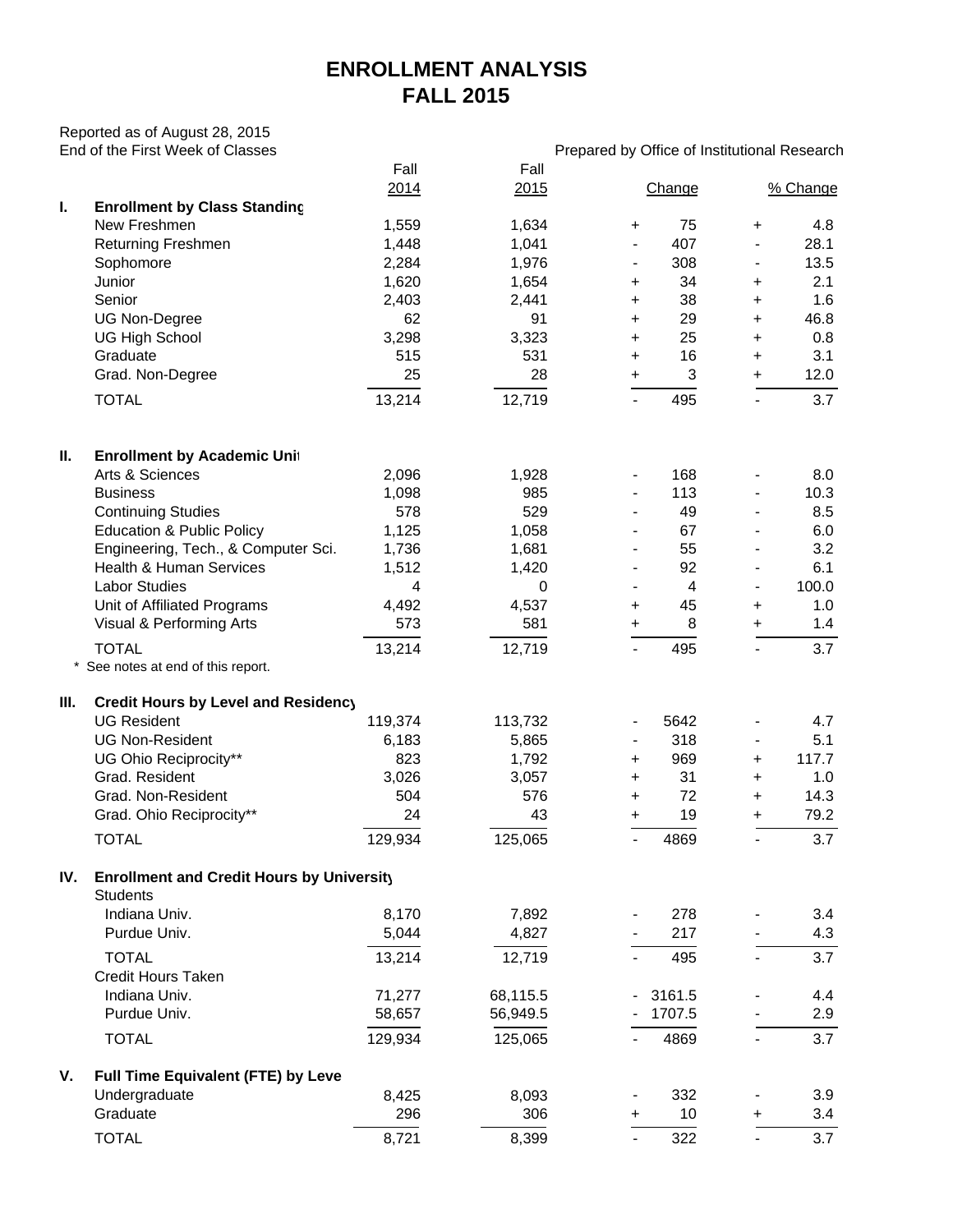## **VI. Enrollment by Major Department and Credit Hours Taught**

|                                      |                |                | Majors by Department |                  |                          |                          |          | Credit Hours Taught - All Courses |                          |        |                          |              |  |
|--------------------------------------|----------------|----------------|----------------------|------------------|--------------------------|--------------------------|----------|-----------------------------------|--------------------------|--------|--------------------------|--------------|--|
|                                      | 2014           | 2015           |                      | Change           |                          | % Change                 | 2014     | 2015                              |                          | Change |                          | % Change     |  |
| <b>ARTS &amp; SCIENCES</b>           |                |                |                      |                  |                          |                          |          |                                   |                          |        |                          |              |  |
| Agriculture & Forestry               | 52             | 41             | ä,                   | 11               | $\blacksquare$           | 21.2                     |          |                                   |                          |        |                          |              |  |
| Anthropology                         | 35             | 29             | $\blacksquare$       | 6                | $\frac{1}{2}$            | 17.1                     | 1,272    | 1,134                             | $\blacksquare$           | 138    | ÷,                       | 10.8         |  |
| Arts & Sci. Spec. St.                | 46             | 35             | $\blacksquare$       | 11               | $\blacksquare$           | 23.9                     |          |                                   |                          |        |                          |              |  |
| Biology                              | 466            | 485            | $\ddot{}$            | 19               | $\ddot{}$                | 4.1                      | 7,152    | 7,060                             | $\blacksquare$           | 92     | $\blacksquare$           | 1.3          |  |
| Chemistry                            | 81             | 79             | ä,                   | $\overline{c}$   | ä,                       | 2.5                      | 4,004    | 3,954                             | $\blacksquare$           | 50     | $\blacksquare$           | 1.2          |  |
| Coll. Arts & Sci. Transfer           | $\overline{7}$ | 5              | $\blacksquare$       | $\overline{2}$   | ä,                       | 28.6                     | 66       | 66                                |                          | 0      |                          | $\mathbf{L}$ |  |
| Communication                        | 275            | 233            | $\blacksquare$       | 42               | $\blacksquare$           | 15.3                     | 7,438    | 6,729                             | ä,                       | 709    | $\blacksquare$           | 9.5          |  |
| Com Sci & Disorders                  | 91             | 66             | $\blacksquare$       | 25               | ä,                       | 27.5                     | 745      | 655                               | ä,                       | 90     | $\blacksquare$           | 12.1         |  |
| English & Linguistics                | 172            | 165            | ÷,                   | 7                | $\blacksquare$           | 4.1                      | 11,604   | 11,528                            | $\blacksquare$           | 76     | $\blacksquare$           | 0.7          |  |
| Geosciences                          | 26             | 23             | ÷,                   | 3                | $\overline{a}$           | 11.5                     | 1,853    | 1,566                             | $\blacksquare$           | 287    | $\blacksquare$           | 15.5         |  |
| Graduate School Tran.                | $\overline{c}$ | $\overline{2}$ |                      | $\Omega$         |                          | $\overline{\phantom{a}}$ |          |                                   |                          |        |                          |              |  |
| History                              | 71             | 70             |                      | $\mathbf{1}$     | $\blacksquare$           | 1.4                      | 3,174    | 2,848                             | $\blacksquare$           | 326    | $\blacksquare$           | 10.3         |  |
| Interdis. Studies                    | 13             | 6              | ä,                   | $\overline{7}$   | ä,                       | 53.8                     | 362      | 371                               | $\ddot{}$                | 9      | $\ddot{}$                | 2.5          |  |
| Internat. Lang & Culture St          | 48             | 41             |                      | $\overline{7}$   | ä,                       | 14.6                     | 4,105    | 3,717                             | $\blacksquare$           | 388    | ä,                       | 9.5          |  |
| Journalism                           | 4              | 0              | $\mathbf{r}$         | 4                | $\frac{1}{2}$            | 100.0                    | 669      | 483                               | $\blacksquare$           | 186    | $\blacksquare$           | 27.8         |  |
| <b>Mathematical Sciences</b>         | 100            | 109            | $+$                  | $\boldsymbol{9}$ | $\ddot{}$                | 9.0                      | 17,460   | 17,107                            | $\blacksquare$           | 353    | ä,                       | 2.0          |  |
| Philosophy                           | 26             | 23             | $\blacksquare$       | 3                | $\blacksquare$           | 11.5                     | 3,333    | 2,892                             | $\blacksquare$           | 441    | $\blacksquare$           | 13.2         |  |
| Physics                              | 45             | 44             | $\blacksquare$       | $\mathbf{1}$     | $\blacksquare$           | 2.2                      | 2,593    | 2,538                             | $\blacksquare$           | 55     | $\blacksquare$           | 2.1          |  |
| <b>Political Science</b>             | 63             | 64             | $+$                  | $\mathbf{1}$     | $\ddot{}$                | 1.6                      | 997      | 969                               | $\blacksquare$           | 28     | $\blacksquare$           | 2.8          |  |
| Psychology                           | 382            | 319            | ÷,                   | 63               | $\blacksquare$           | 16.5                     | 7,208    | 6,781                             | $\blacksquare$           | 427    | $\blacksquare$           | 5.9          |  |
| Sci. & Other PU Transfer             | 48             | 47             |                      | $\mathbf{1}$     | $\blacksquare$           | 2.1                      |          |                                   |                          |        |                          |              |  |
| Sociology                            | 32             | 33             | +                    | $\mathbf{1}$     | $\ddot{}$                | 3.1                      | 3,063    | 2,784                             | $\blacksquare$           | 279    |                          | 9.1          |  |
| <b>Women's Studies</b>               | 11             | 9              | ÷,                   | $\overline{c}$   | $\overline{a}$           | 18.2                     | 750      | 675                               | $\blacksquare$           | 75     | $\overline{\phantom{a}}$ | 10.0         |  |
| <b>TOTAL</b>                         | 2,096          | 1,928          | $\blacksquare$       | 168              | $\overline{a}$           | 8.0                      | 77,848.0 | 73,857                            | ä,                       | 3,991  |                          | 5.1          |  |
| <b>BUSINESS</b>                      |                |                |                      |                  |                          |                          |          |                                   |                          |        |                          |              |  |
| Accounting/Finance                   | 187            | 181            | ÷,                   | 6                | $\blacksquare$           | 3.2                      | 3,244    | 3,220                             | $\blacksquare$           | 24     | $\overline{\phantom{a}}$ | 0.7          |  |
| <b>Business Admin/BUA</b>            | 690            | 631            |                      | 59               | $\blacksquare$           | 8.6                      | 40       | 102                               | $\ddot{}$                | 62     |                          |              |  |
| Economics                            | 22             | 16             | $\blacksquare$       | 6                | $\blacksquare$           | 27.3                     | 2,901    | 2,427                             | $\blacksquare$           | 474    | $\blacksquare$           | 16.3         |  |
| Management/Marketing                 | 199            | 157            |                      | 42               | $\blacksquare$           | 21.1                     | 4,405    | 4,361                             | $\overline{\phantom{a}}$ | 44     |                          | 1.0          |  |
| <b>TOTAL</b>                         | 1,098          | 985            |                      | $\overline{113}$ | $\overline{a}$           | 10.3                     | 10,590   | 10,110                            | L.                       | 480    |                          | 4.5          |  |
| <b>CONTINUING STUDIES</b>            |                |                |                      |                  |                          |                          |          |                                   |                          |        |                          |              |  |
| <b>General Studies</b>               | 578            | 529            |                      | 49               |                          | 8.5                      |          |                                   |                          |        |                          |              |  |
| <b>TOTAL</b>                         | 578            | 529            |                      | 49               |                          | 8.5                      |          |                                   |                          |        |                          |              |  |
| <b>EDUCATION &amp; PUBLIC POLICY</b> |                |                |                      |                  |                          |                          |          |                                   |                          |        |                          |              |  |
| <b>Education General</b>             | 15             | 21             |                      | 6                |                          | 40.0                     |          |                                   |                          |        |                          |              |  |
| <b>Educational Studies</b>           | 597            | 564            | +<br>L.              | 33               | $\ddot{}$                | 5.5                      | 3,386    | 3,356                             | $\blacksquare$           | 30     |                          | 0.9          |  |
| Hith, Phys Ed, & Rec                 | 0              | $\mathbf 0$    |                      | 0                |                          | $\overline{\phantom{a}}$ | 275      | 270                               | $\blacksquare$           | 5      | $\blacksquare$           | 1.8          |  |
| <b>Professional Studies</b>          | 128            | 128            |                      | 0                |                          | $\mathbf{u}$             | 1,017    | 1,110                             | $\ddot{}$                | 93     | $\ddot{}$                | 9.1          |  |
| <b>Public Policy</b>                 | 385            | 345            |                      | 40               | $\overline{\phantom{a}}$ | 10.4                     | 2,943    | 2,727                             | $\blacksquare$           | 216    | $\blacksquare$           | 7.3          |  |
|                                      |                |                |                      |                  |                          |                          |          |                                   |                          |        |                          | 2.1          |  |
| <b>TOTAL</b>                         | 1,125          | 1,058          | $\mathbf{r}$         | $\overline{67}$  | $\overline{a}$           | 6.0                      | 7,621    | 7,463                             | $\blacksquare$           | 158    |                          |              |  |